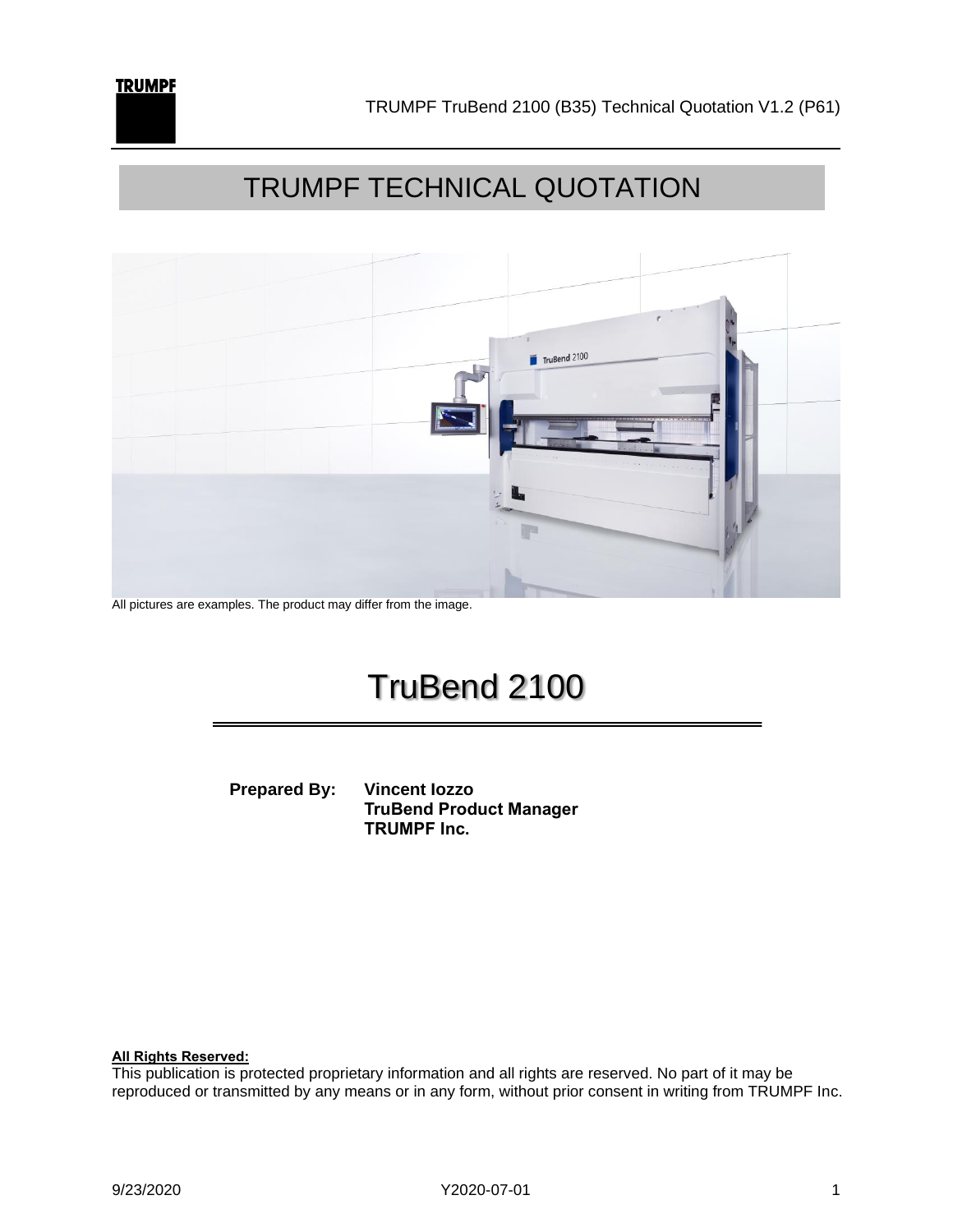

### **Table of Contents**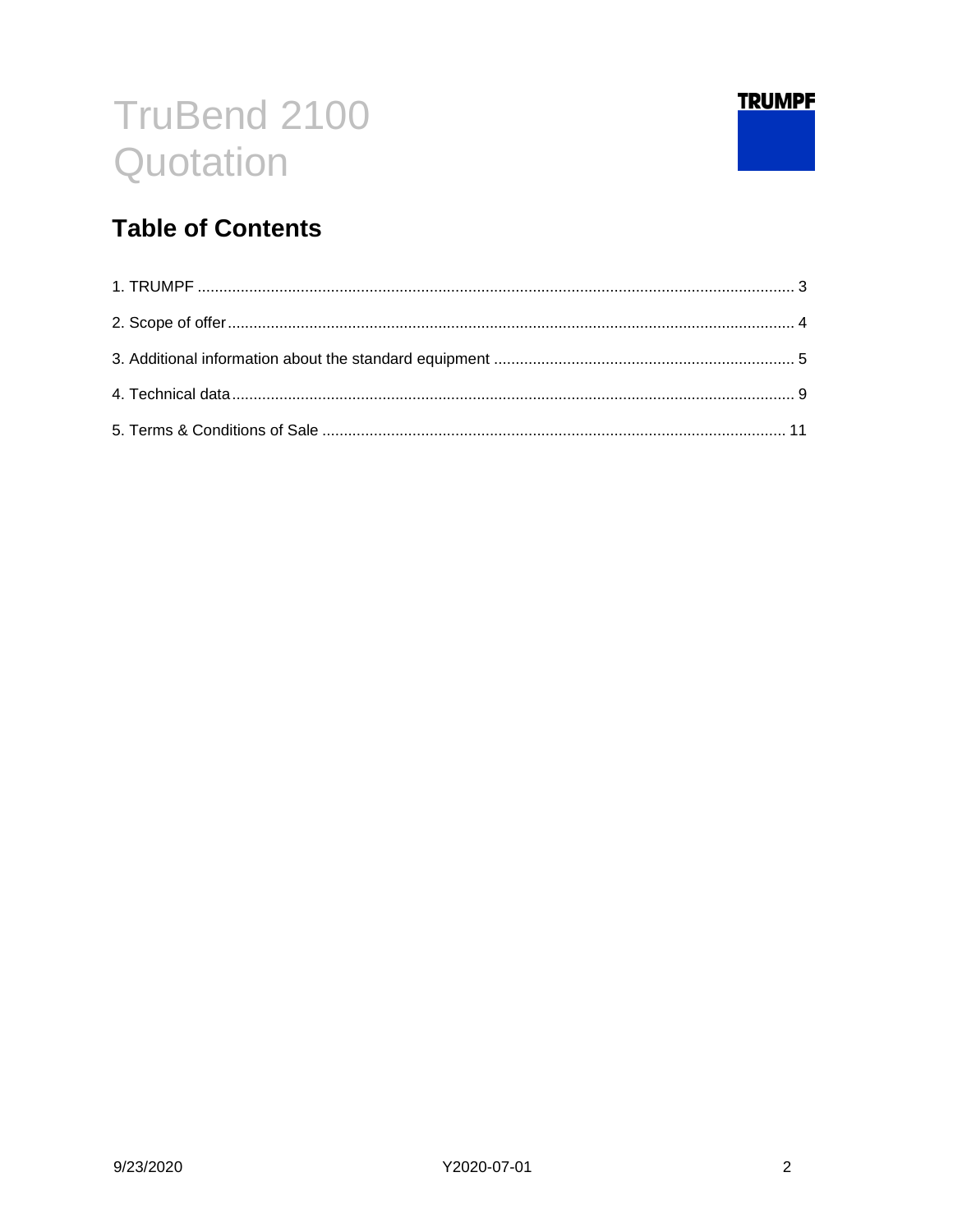

### <span id="page-2-0"></span>**1. TRUMPF and the TruBend 2100**



The TRUMPF Group is the premier developer and builder of sheet metal fabrication machine technology in the world: Our laser-cutting machines, punching machines, and bending machines set the industry standard for high performance, dependable precision, and ease-of-use. The TRUMPF Group is also a leader in the design and production of laser sources. In addition to designing durable highpower lasers for heavy industry, TRUMPF also provides a wide range of specialized laser solutions for applications as wide-ranging as electronics manufacture, 3D printing, and material surface treatment.

The TRUMPF Group is a family-owned company, and the world headquarters are located in Ditzingen, Germany (near to the city of Stuttgart). The TRUMPF Group is represented by over 70 subsidiaries in all the world's leading markets. Our production facilities are located in Germany, France, Great Britain, Italy, Austria, Switzerland, Poland, the Czech Republic, the USA, Mexico, China and Japan.

The North American headquarters of the TRUMPF Group are in Farmington, Connecticut, where TRUMPF manufactures solid-state laser sources as well as laser-cutting machines. In addition to manufacturing for the Group, the Farmington campus maintains various applications testing labs and a sophisticated training facility to support our machine tool customers. An extensive network of around 200 TRUMPF field service engineers in the USA are also supported and supervised from Farmington. Our experienced and professional technical service team is always just a phone call away, 24/7, at 1-844-TRUMPF1.

With the TruBend 2100 press brake, TRUMPF offers the high build quality that our brand is known for at a sharply-reduced price point. The TruBend 2100 delivers 110 US tons of pressing force and 120" of bending length capacity with excellent speed, precision, and industry-leading safety features. We believe there are many fabricators that have a need for easy, precise bending, but perhaps don't have the volume required to justify a high-end machine. Maybe bending for you is just a necessary evil: Something you need to have but is really secondary to your business. Such situations don't justify a large capital investment, but they do still justify having the best machine your budget allows.

Enter the TruBend 2100. The machine comes in only one configuration, so we reduce the production cost. We offer it only over the internet. Components which aren't absolutely needed, such as sheet metal covers that serve only aesthetic purposes, have been stripped away. What's left is a press brake that is both simple and unassuming, but with the heart of a thoroughbred race horse.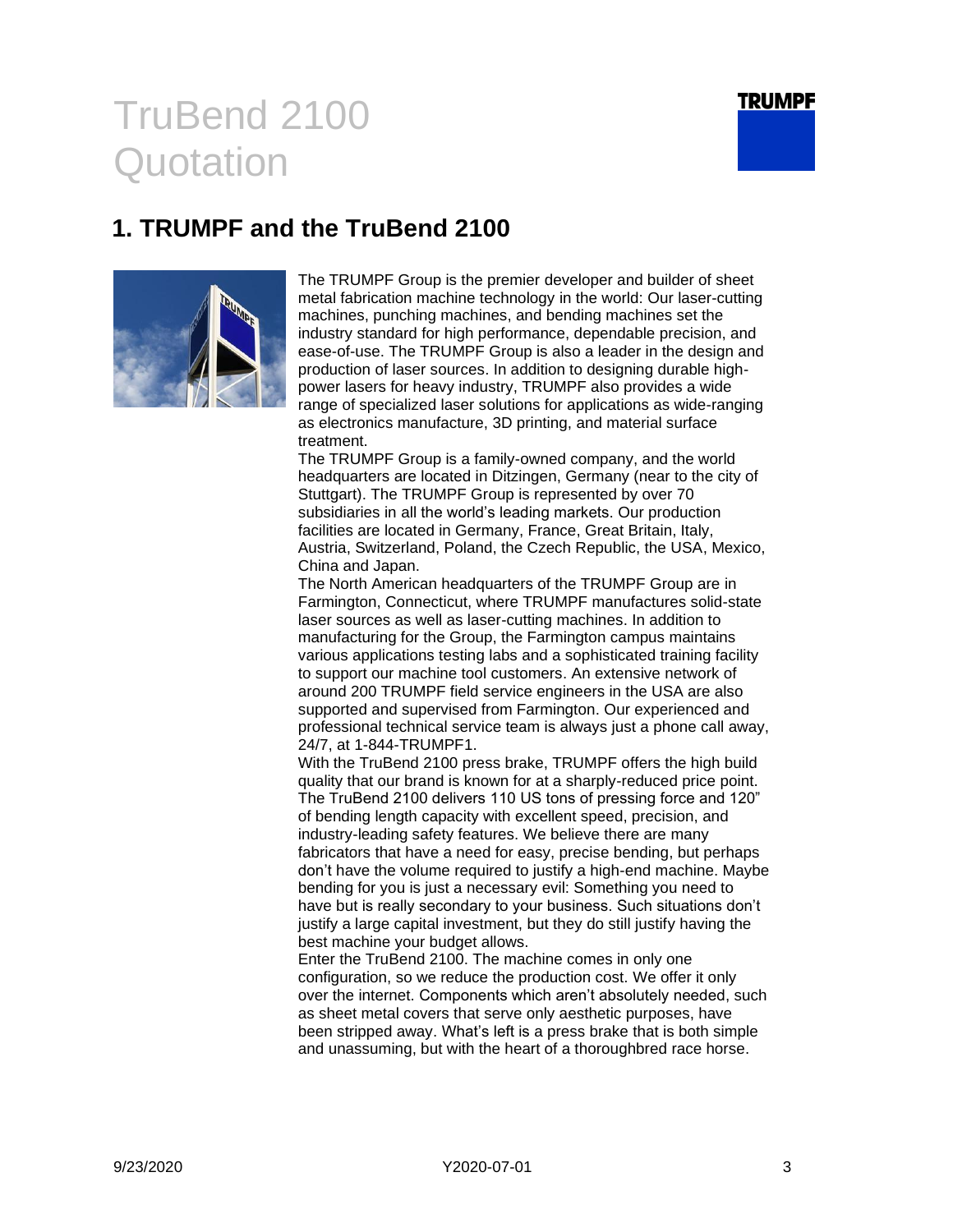

### <span id="page-3-0"></span>**2. Standard Features of the TruBend 2100**

### **Standard machine price includes the following**

| <b>TruBend 2100 (B35)</b>                                      | Price: | \$95,000 |
|----------------------------------------------------------------|--------|----------|
| <b>Machine</b>                                                 |        |          |
| Box frame<br>٠<br>٠                                            |        |          |
| Press beam<br>٠                                                |        |          |
| Spherical bearing of the press beam with press beam<br>tilting |        |          |
| Electro-hydraulic upper drive<br>٠                             |        |          |
| <b>Block hydraulics</b><br>٠                                   |        |          |
| Distance measurement system (Y axis)<br>٠                      |        |          |
| Hydraulic oil filling (life-long filling)<br>٠                 |        |          |
| Oil cooler<br>٠                                                |        |          |
| <b>Crowning</b>                                                |        |          |
| Self-regulating, combined crowning                             |        |          |
| <b>Backgauge</b>                                               |        |          |
| 4-axis backgauge (X, R, Z1 and Z2 axis)<br>٠                   |        |          |
| Gauge fingers (two pieces)<br>٠                                |        |          |
| <b>Control</b>                                                 |        |          |
| T3500T Multi-Touch machine control<br>٠                        |        |          |
| Integrated TRUMPF technology data<br>٠                         |        |          |
| 3D visualization for T3500T control<br>٠                       |        |          |
| <b>Data transmission</b>                                       |        |          |
| <b>USB</b> interface<br>٠                                      |        |          |
| RJ45 network interface<br>٠                                    |        |          |
| <b>Operation</b>                                               |        |          |
| Operating unit with foot switches                              |        |          |
| <b>Safety</b>                                                  |        |          |
| Standard safety device: (B35)<br>٠                             |        |          |
| <b>Services</b>                                                |        |          |
| <b>Transport brackets</b><br>٠                                 |        |          |
| <b>Online Video Operator Training</b><br>٠                     |        |          |
| Machine installation by certified TRUMPF technician<br>٠       |        |          |
| <b>Material handling</b>                                       |        |          |
| Support bracket                                                |        |          |
| <b>Starter bending tool package</b>                            |        |          |
| A 120" / 3050mm starter set of precison-ground,<br>٠           |        |          |
| segmented bending tools is included                            |        |          |

### **Subtotal 95,000 USD**

Any applicable sales tax, as well as freight and rigging charges are not included

3.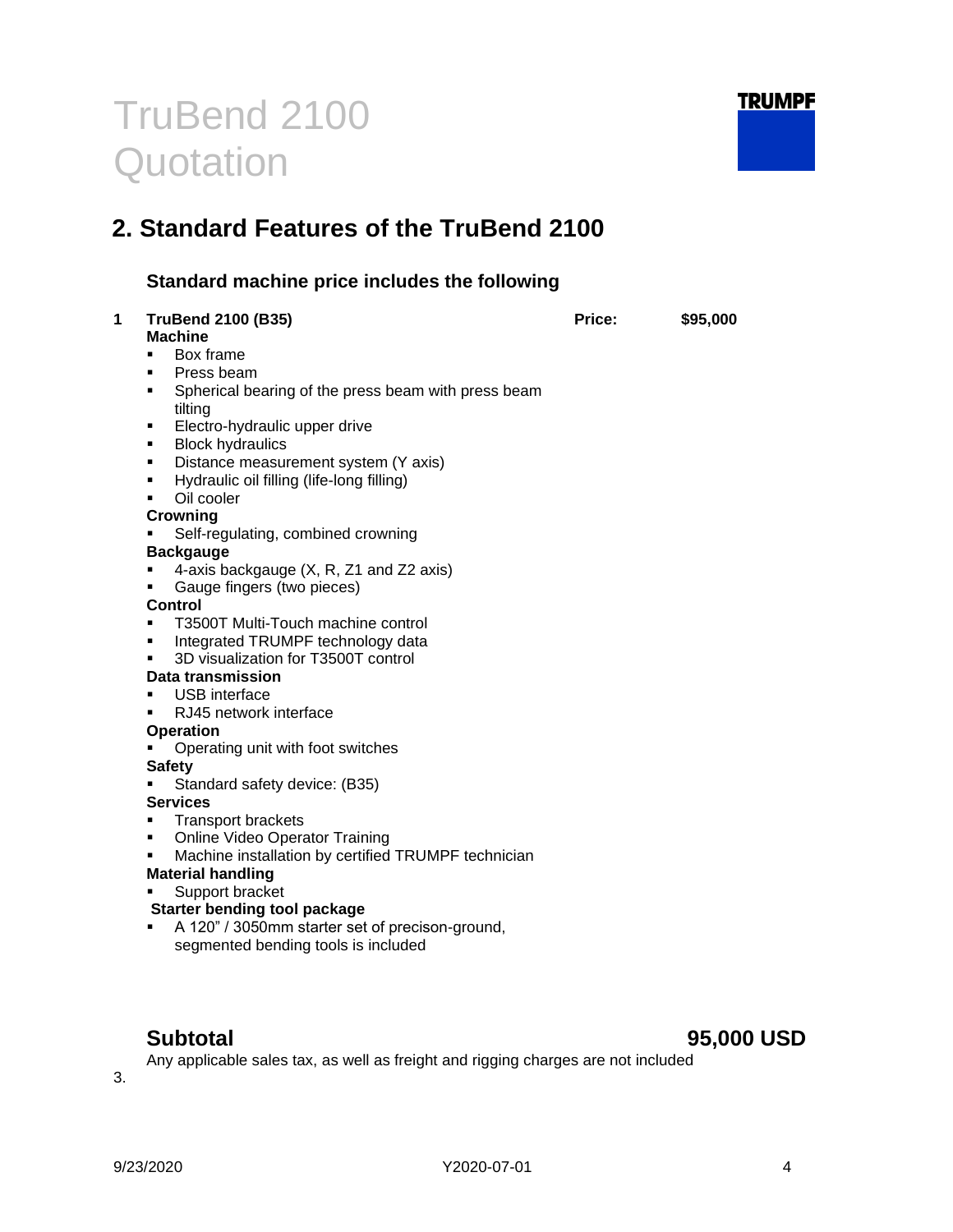### <span id="page-4-0"></span>**3. Additional information about the TruBend 2100 features**





**Basic machine**

**Box frame**

- The robust machine frame consists of a welded construction: a press table, two side columns and two connecting beams
- The entire machine design was calculated using the finite element method and was designed to resist fatigue
- The robust frame design ensures precise results even after years of continuous operation under maximum loads

#### **Press beam**

- The press beam is characterized by a high rigidity, thus ensuring exact bending results
- The press beam is guided using double roller bearings on both sides
- A high and constant bending accuracy is achieved through hardened bars and the adjustable "zero-play" setting

#### **Spherical bearing suspension of the press beam with tilt**

- Spherical connection between press beam and cylinder
- The tilting function enables the production of geometric shapes such as funnels and allows simple left/right angle corrections to be made when producing long profiles
- The spherical bearing prevents cylinder damage (leakage) due to radial forces caused by press beam tilting
- The maximum tilt between Y1 and Y2 is  $\frac{1}{4}$

#### **Electro-hydraulic upper drive**

- Exactly synchronized operation of the cylinders is achieved through the electro-hydraulic drive system with proportional valves
- IE3 drive motor (high efficiency)

#### **Block hydraulics**

- High accuracy and even press beam movement through block hydraulics with a low-noise high-pressure internal gear pump
- The high axis speeds (Y rapid traverse, Y return and Y press operation) enable high productivity

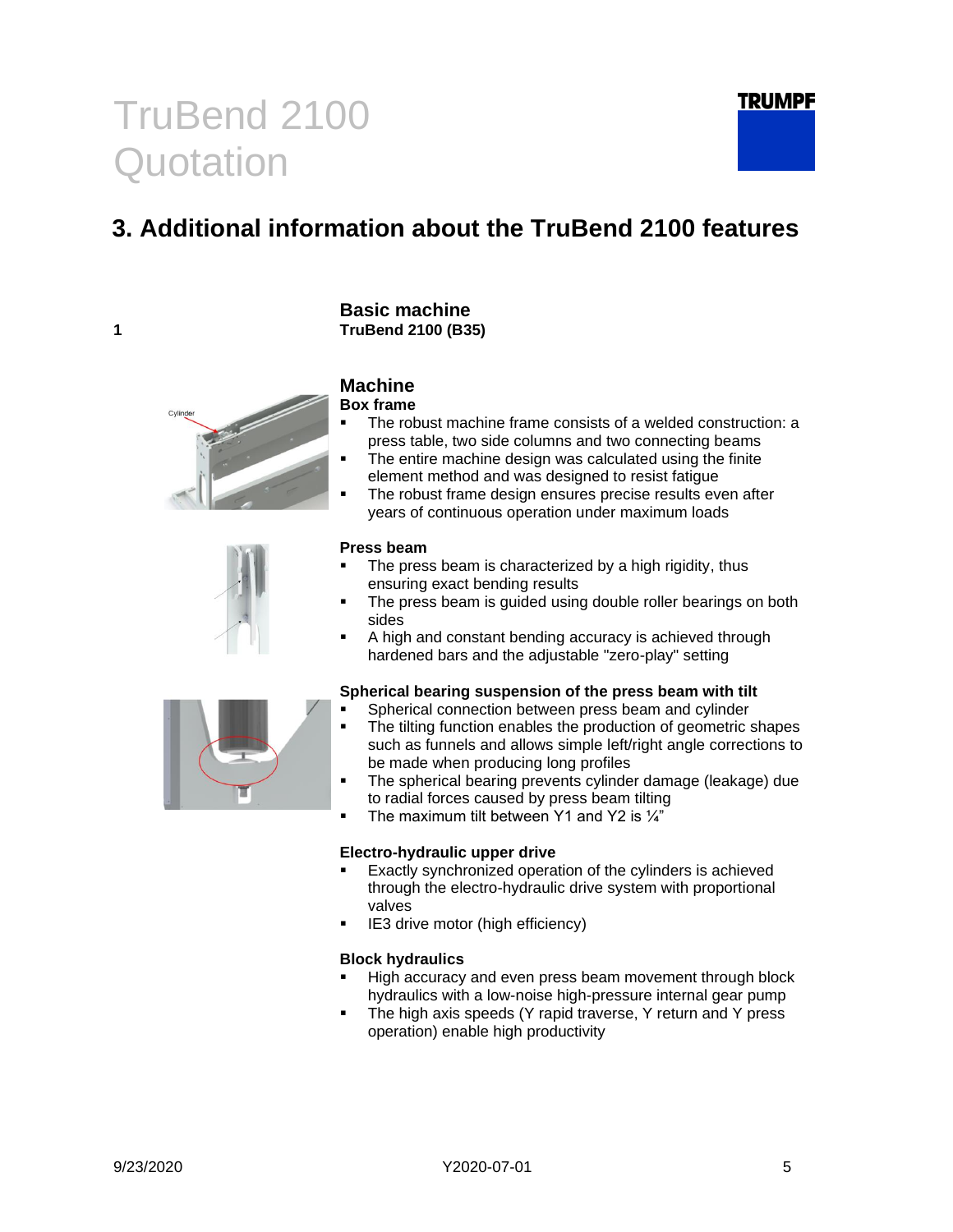

#### **Distance measurement system (Y axis)**

The high positioning accuracy of the press beam (Y axis) is ensured by a mechanically guided magnetic incremental distance measuring system

#### **Hydraulic oil filling (life-long filling)**

- The machine is delivered with a full oil tank
- This high-quality oil has a service life of ten years, making oil changes under normal conditions unnecessary

#### **Oil cooler**

- The oil cooler prevents the oil temperature from increasing too much and in doing so ensures precise, repeatable movement of the press beam
- The oil cooler is especially useful for hot regions (ambient temperature > 95 F / 35 C) and/or for long machine runtimes with maximum tonnage loading of the machine (3-shift or bottom bending)

| 画<br>- 1 | - 1 |  |  |
|----------|-----|--|--|
|          |     |  |  |

#### **Crowning**

#### **Self-regulating, combined crowning**

- The crowning compensates for the deflection of the press beam and the press table during the bending process and in so doing ensures a constant bending angle along the entire bending length
- The crowning is set automatically under load via crowning slots and via CNC-controlled hydraulic cylinders

#### **Backgauge**

#### **4-axis backgauge (X, R, Z1 and Z2 axis)**

- **■** In addition to the CNC-controlled axes of the 2-axis backgauge the gauge fingers are automatically positioned in the Z direction
- Higher productivity, especially when bending workpieces at multiple tool stations



#### **Gauge fingers (two pieces)**

- Hardened, wear-resistant gauge fingers ensure constant flange lengths
- The workpiece can butt against the backgauges at three different positions
- Easier back stop positioning of larger workpieces is possible by resting them on the gauge fingers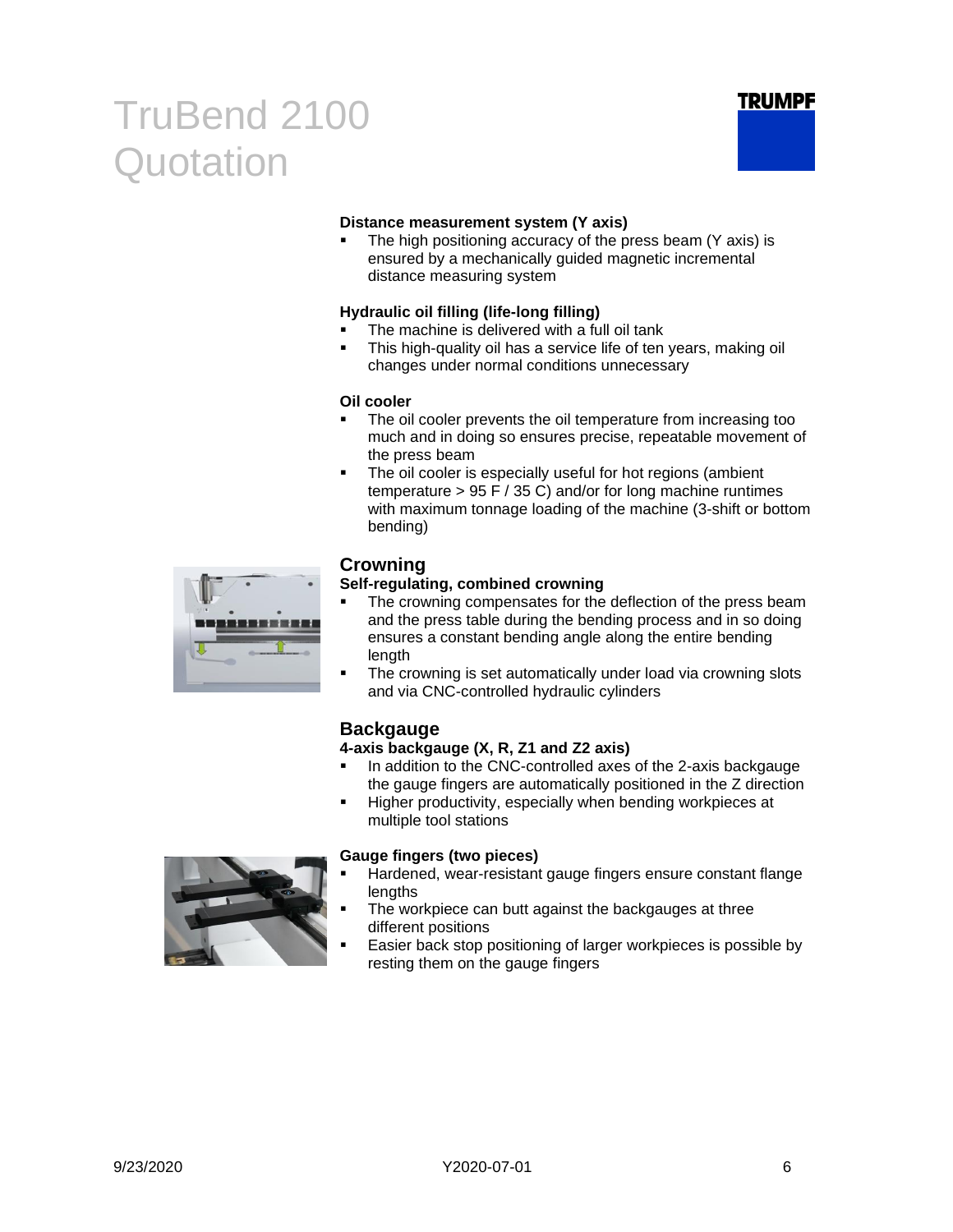



### **Control**

#### **T3500T Multi-Touch machine control**

- User-friendly 17" multi-touch control with integrated tool database and USB interface
- The infrared touch-technology enables operation with gloves
- CNC bending programs can be numerically or graphically generated on the control
- With graphic programming, the bending sequence and all of the bending parameters are calculated based on a graphically generated product drawing
- Thanks to the swiveling and rotating support arm, the control panel can easily be set to the needs of the operator

#### **Integrated TRUMPF technology data**

- The control calculates all bending parameters based on the TRUMPF technology data for standard tools and standard materials
- Modifications for customer-specific materials or tools can be performed by the user

#### **3D visualization for T3500T control**

- Enables the 3D visualization and simulation of bending programs which are either graphically programmed or programmed with TruTops Boost, for T3500T control
- Supports the operator in the handling of the bending part

### **Data transmission**

**USB interface**

The machine control is equipped with a USB port as standard

#### **RJ45 network interface**

The machine control is equipped with an RJ45 network interface (10 or 100 MBit/s) as standard

#### **Operation**

#### **Operating unit with foot switches**

- Easy positioning thanks to the compact design and low weight
- Functions: Stroke triggering with EMERGENCY STOP, press beam UP and an EMERGENCY STOP push-button



#### **Safety**

#### **Standard safety device: (B35)**

- Sideways pivoting safety doors with electronic monitoring prevent lateral entry into the working area
- Rear safety doors with electronic monitoring enable access into the machine interior
- The machine is secured with EMERGENCY STOP push-buttons
- Bend Guard laser safe system.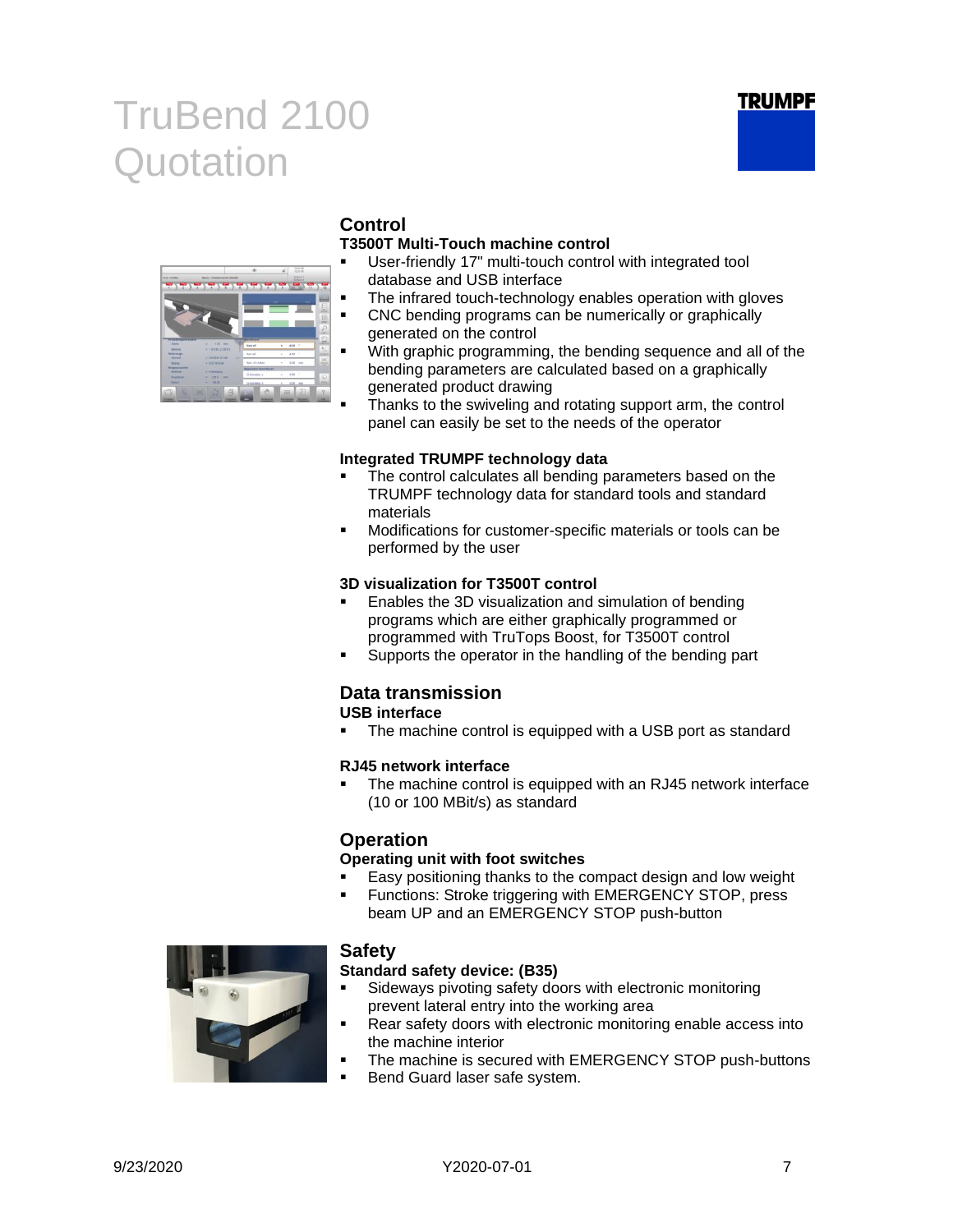



### **Services**

#### **Transport device**

■ The transport device enables safe transport and an easy installation process

#### **Material handling**

- The support brackets make it easier to handle large, heavy workpieces or can also be used as deposit surfaces for blanks
- The support brackets can be manually adjusted in R direction and can be fastened using quick clamping devices
- Positioning in Z direction in 160 mm steps possible
- **•** The support brackets are screwed to the machine frame
- Carrying capacity: 70 kg per support bracket
- Scope of delivery: two pieces

#### **Standard Tooling Package One Upper Tool and Two Lower Tools, Full-Length**

- Get started bending right away with high quality tools from TRUMPF!
- Each set consists of precision ground segments of different lengths, so you can easily set up for any length bend.
- Each starter tool set comes in a length of 120" / 3050mm, so you can utilize the full bending capacity of the TruBend 2100 right away.
- Includes upper tool OW201/K: Radius 0.040" / 1mm, Height 4.7" / 120mm,
- Includes lower tool EVW10/84: Die Opening 0.393" / 10mm, Height 3.94" / 100mm
- Includes lower tool EVW20/84: Die Opening 0.787" / 20mm, Height 3.94" / 100mm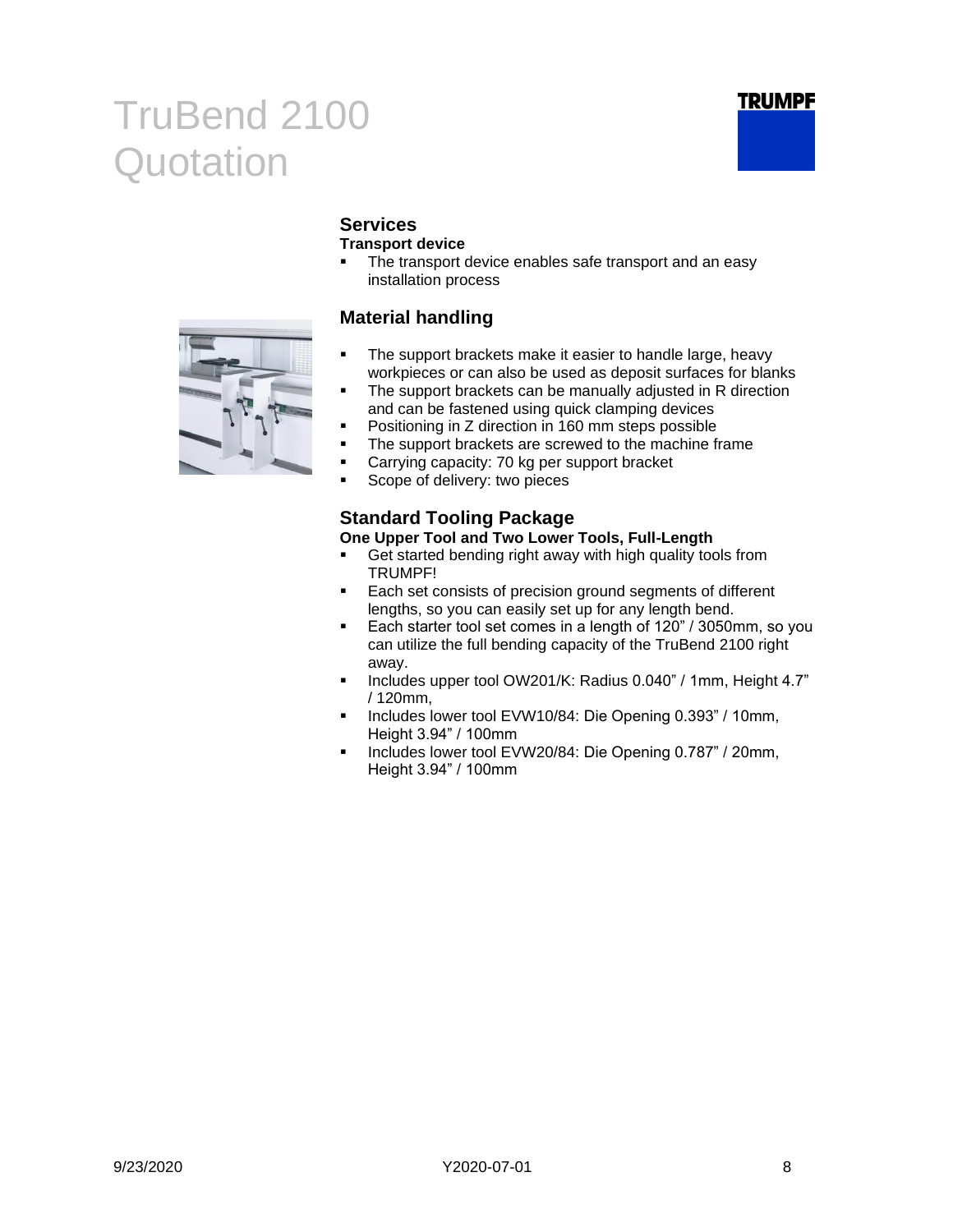

472 ipm / 200 mm/s 35.4 ipm / 15 mm/s 472 ipm / 200 mm/s 1,181 ipm / 500 mm/s 472 ipm / 200 mm/s 2,362 ipm / 1000 mm/s

> $0.0004" / 0.01$  mm  $0.0002" / 0.05$  mm  $0.004" / 0.1 mm$

# TruBend 2100 **Quotation**

### <span id="page-8-0"></span>**4. Technical data**

### **TruBend 2100 (B35)**

#### **Machine**

| Press force<br>Bending length<br>Width between columns<br>Usable open height with manual tool clamp<br>Maximum distance between the lower edge of the<br>press beam and the upper edge of the machine<br>table | 110 US tons / 1000 kN<br>$120" / 3060$ mm<br>133" / 3384 mm<br>$13.75" / 350$ mm<br>$18.5$ " / 470 mm |
|----------------------------------------------------------------------------------------------------------------------------------------------------------------------------------------------------------------|-------------------------------------------------------------------------------------------------------|
| Maximum distance between the lower edge of the<br>press beam and the upper edge of the machine<br>table (increased installation height option)                                                                 | $24.4" / 620$ mm                                                                                      |
| Press beam tilt<br>Table width<br>Working height (minimum/maximum) <sup>1)</sup>                                                                                                                               | $\pm$ 1/4" / $\pm$ 6.5 mm<br>$4" / 100$ mm<br>$41.3" - 42.1" / 1049$ mm - 1069 mm                     |

#### **Speeds**

| Y rapid traverse (with BendGuard safety system) |
|-------------------------------------------------|
| Maximum Y press operation <sup>2)</sup>         |
| Y return                                        |
| X axis                                          |
| R axis                                          |
| Z axis                                          |
|                                                 |

#### **Positioning accuracy**

| Y axis |
|--------|
| X axis |
| R axis |

#### **Traverse paths, stop range**

| 7.8" / 200 mm   |
|-----------------|
| 13.75" / 350 mm |
| 23.6" 600 mm    |
| 33.85" / 860 mm |
| $5.9" / 150$ mm |
|                 |

1) For 100 mm / 4" lower tool height.

2) Depending on the selected die width and operation cycle. Depending also on local regulations.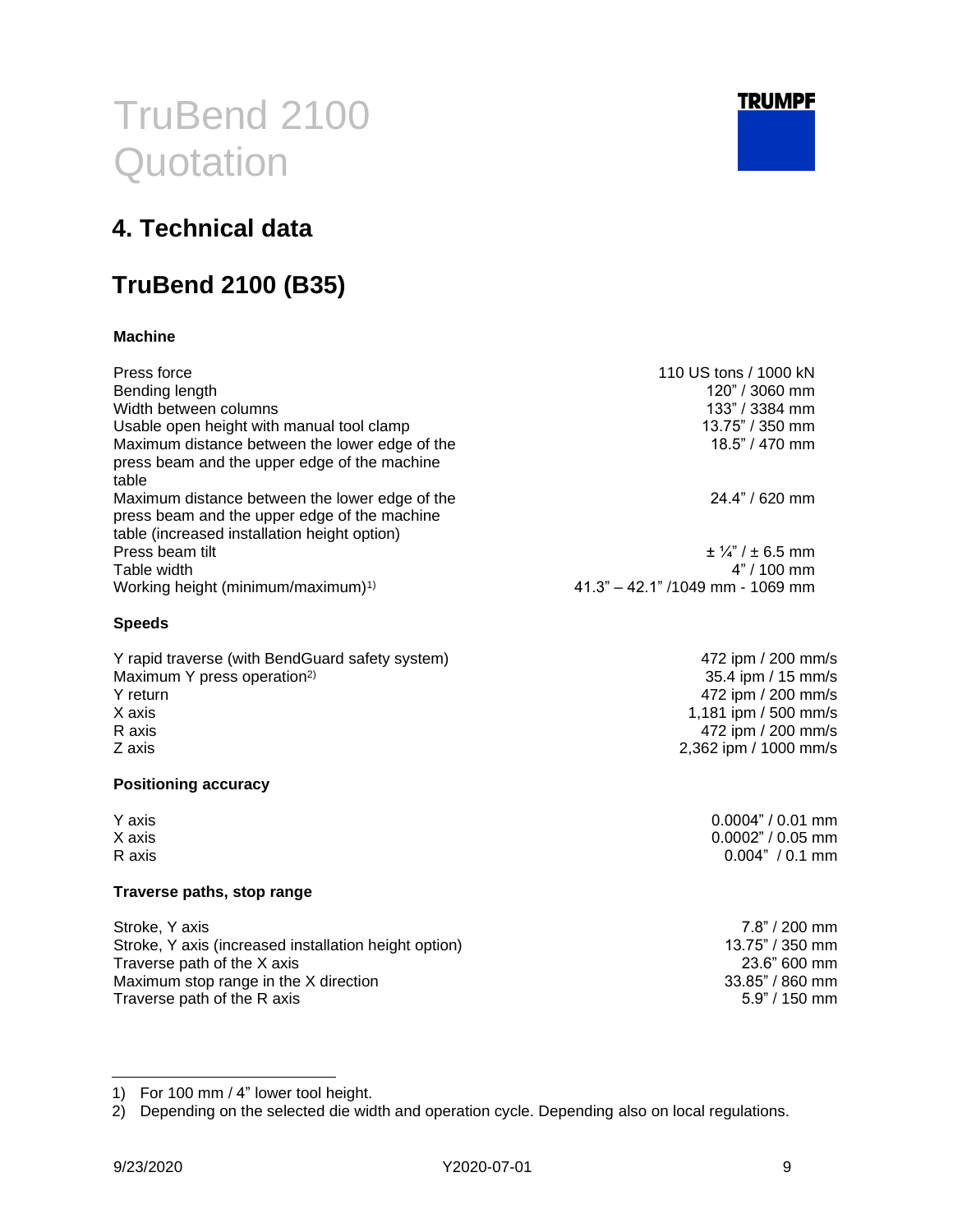#### **Control, hardware**

#### **Connected loads**

Connected load (IEC) approximately 20 kVA

#### **Dimensions, weights**

#### **Paint**

Standard T3500T multi-touch control

Length 142" / 3607 mm Width 64.72" / 1644 mm<br>
Height 93.3" / 2370 mm Height 93.3" / 2370 mm<br>
Weight 16,940 lbs. / 7700 kg 16,940 lbs. / 7700 kg

Textured paint white = NCS S 0505 R80B, blue = approximately RAL design 250 20 20, black = RAL 9005, silver elements in RAL 9006



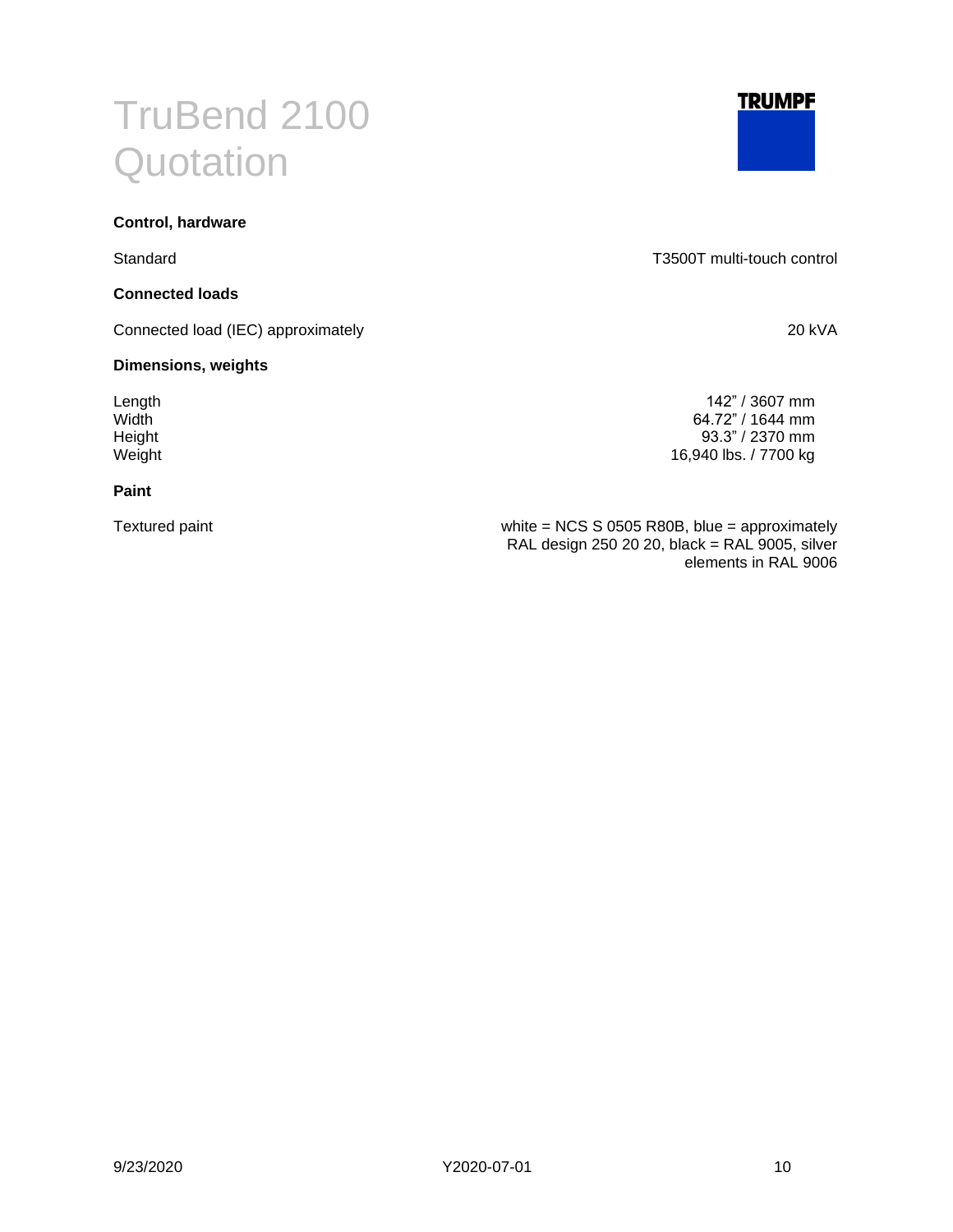

#### **TruBend 2100 Satisfaction Guarantee**

At TRUMPF we are sure that you will appreciate the speed, precision and ease-of-use of your new TruBend 2100 press brake. In fact, we are confident that this product will exceed your expectations. If for any reason, or no reason, you are not satisfied with the performance of your TruBend 2100, notify us 90 days from the date it was delivered to your location and we will take it back. TRUMPF will send a truck to collect the machine, no questions asked.

- Upon installation of the machine, our service technician will activate a time lock function on the control. After 90 days from installation, the machine will automatically lock. At that time, you can decide to purchase the machine or return it to TRUMPF.
- TRUMPF will pay for the freight and rigging charges to remove the TruBend 2100 from your location.
- Your 10% downpayment is not refunded.

#### **TRUMPF, Inc. Terms & Conditions of Sale for Equipment and Automation**

This Agreement governs the sale of commercial off-the-shelf and commercial items products from Seller's product lines (hereinafter referred to as "Goods" or "Equipment"). Seller makes all quotations and accepts orders for such Goods/Equipment only on the terms and conditions stated herein ("Terms of Sale"):

**1. ORDER ACCEPTANCE**: All orders are subject to acceptance only at Seller's facility in Farmington, Connecticut. These Terms of Sale shall be deemed accepted by Buyer upon Seller's receipt of Purchase Order from Buyer. No condition stated by Buyer shall be binding upon Seller if in conflict with, inconsistent with or in addition to the Terms of Sale, unless expressly accepted in a writing signed by Seller. In the event of conflict or differences in the terms or conditions of Buyer's Purchase Order and the Terms of Sale herein, the Terms of Sale shall govern.

**2**. **PRICES**: All prices are: (a) Seller's current prices and are subject to change without notice at any time prior to acceptance of Buyer's order; (b) subject to all federal, state and local taxes upon the production, sale or shipment of the Goods sold hereunder, now or hereafter becoming effective, and if not included in the invoice, such amount may be invoiced later, and Buyer shall pay all such taxes.

**3. SHIPMENTS**: **Domestic**: All orders are FOB (UCC) Seller's plant in Farmington, Connecticut (or such warehousing facilities as Seller may establish).

**4. PAYMENT**: 10% deposit required with purchase order, 90% due 90 days from installation of Goods. Title to the Goods shall pass to the Buyer only upon receipt of final and full payment of the Goods by Supplier, from Buyer. ALL PAYMENT TERMS ARE SUBJECT TO SELLER'S CREDIT APPROVAL.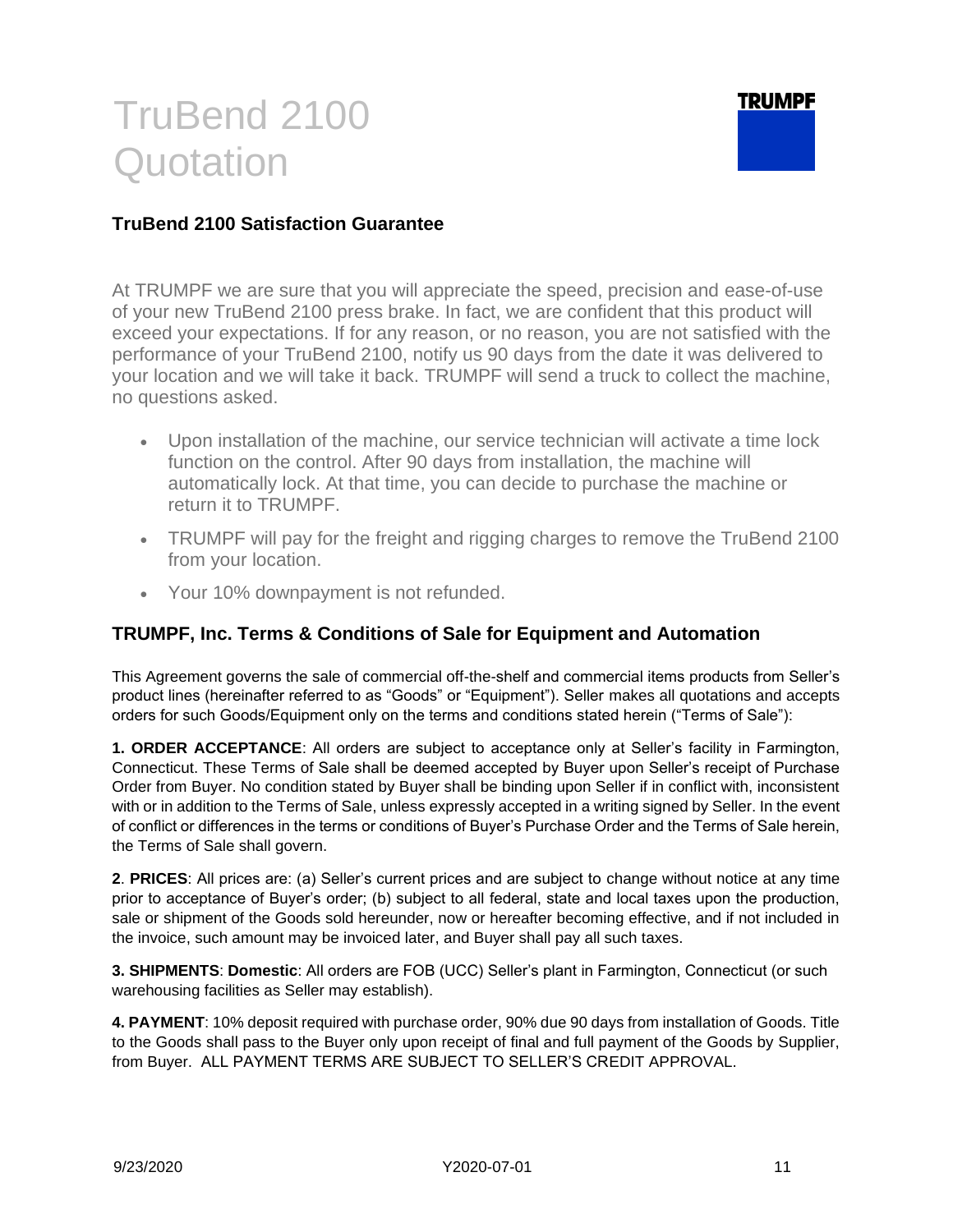

**5. DELIVERY**: The scheduled shipment date is an estimate and is subject to filling prior orders and delays caused by strikes, accidents, shortages, acts of civil authority or other causes beyond Seller's control. Buyer's acceptance of delivery time from the shipper shall constitute a waiver of any claim for delay.

#### **6. INSTALLATION AND PRODUCT ACCEPTANCE**:

**(A) Preparation of Installation Site**: Upon acceptance by Seller of any Purchase Order hereunder, Seller shall provide Buyer with a Pre-Installation Manual setting out requirements for site preparation at the installation site. Buyer is responsible for preparing the installation site as set out in the Pre-Installation Manual, for providing all utilities within rated parameters as stated in the Pre-Installation Manual, and for inspecting, rigging and placement of the Goods at the installation site.

**(B) Inspection Upon Delivery**: Upon arrival of the Goods at the installation site, the Goods shall be inspected for shortages and damage in transit by authorized personnel of both Seller and Buyer. Buyer shall notify Seller in writing of any such claims within ten (10) days after Buyer discovers or should reasonably have discovered facts upon which the claim is based, but in no event more than thirty (30) days after Installation Completion under subsection C below. Failure of the Buyer to give written notice of a claim within the time-period or in the form specified above shall be deemed to be a waiver of such claim. If any repairs are made by unauthorized personnel, Seller reserves the right to withhold warranty support and to charge Buyer per then current time and material rates for services provided if Seller determines that the root cause of a defect requiring service was caused by a third party vendor supplied product or service.

**(C) Acceptance Testing and Acceptance**: Notwithstanding prior inspection or testing, payment, or passage of title, all Goods shall be subject to final acceptance testing ("Final Acceptance Testing") after installation at the installation site to validate performance against Seller's quoted Technical Specifications. Final Acceptance Testing will be performed by Seller's operator and consist of (i) Seller's standard acceptance-test procedure which checks all aspects of Goods performance against Seller's quoted Technical Specification and (ii) any additional tests that are mutually agreed upon and specified in the purchase order or statement of work referencing these Terms and Conditions. Upon successful completion of the Final Acceptance Testing, the Goods shall be accepted, and Buyer shall sign and deliver to Seller the Seller's acceptance certificate ("Installation Completion"). Notwithstanding the foregoing, the Goods including any software shall be deemed accepted and the written acceptance form certifying Installation Completion shall be deemed executed by Buyer upon the earlier of either of the following two conditions; (x) in the event the Goods are placed into production by Buyer at the Installation Site; or (y) no later than 3 months after the date of delivery as determined by the terms of shipment.

**7. EQUIPMENT WARRANTY**: Except as otherwise provided in this Section 7, any Goods sold hereunder which (1) at the Installation Site, (2) have been properly installed and maintained by authorized persons, and (3) have been operated within the limits of rated and normal usage, are warranted to conform to Seller's quoted Technical Specifications and to be free of defects in material and workmanship, as determined by Seller's inspection, for a period of one year, or any purchased extended period, coming into effect upon Installation Completion. The terms of this warranty do not apply to any Goods which have a life, under normal usages, that is inherently less than one year. Product demonstrations, test parts, time studies, production estimates and other such particulars furnished to Buyer are only Seller's estimate and do not create a warranty. Within the warranty period, Seller will repair or replace without cost to Buyer any product or parts covered by the warranty which Seller finds to be defective in material or workmanship, provided that the Buyer gives the Seller prompt notice. This shall be the sole and exclusive remedy of the Buyer under this warranty.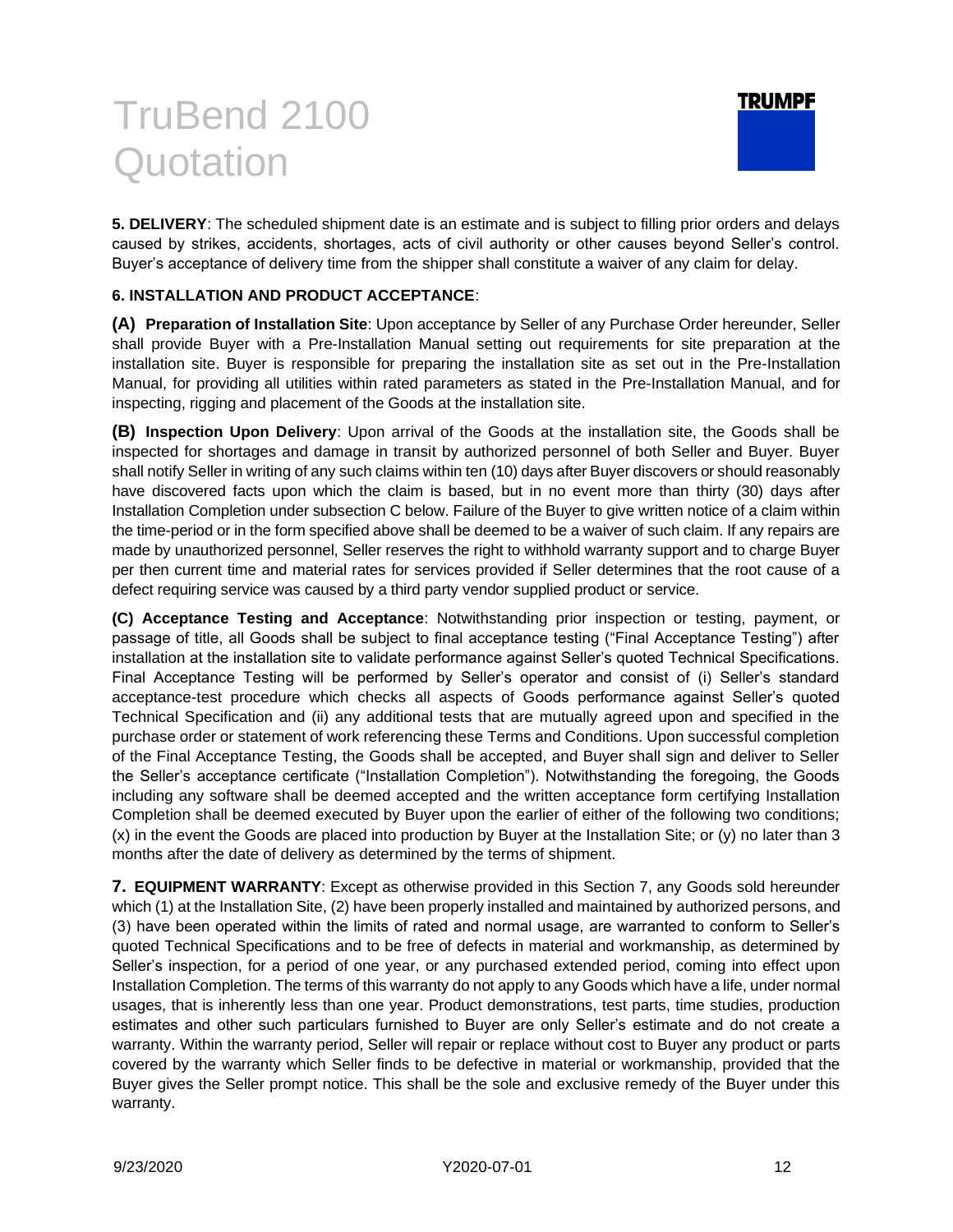

To facilitate efficient warranty services delivery, Seller may in its sole discretion deliver to the Installation Site a variety of spare parts such as are reasonably believed to be of potential use in completing the Services (such spare parts, together with those parts removed for replacement during Warranty Services, being collectively "Seller's Property.") Buyer will cooperate with Seller in maintaining Seller's Property in a secure location segregated from Buyer's Equipment and Inventory during Services and in providing access during normal business hours for delivery and pick up. Seller is solely responsible for the packaging and cost of shipment of Seller's Property to and from Buyer's Installation Site. Should Buyer elect to retain any of the unused Spare Parts after close of Warranty Services mission, Buyer will be billed for such Parts at a discount of 5% off Seller's List Price as of the date of retention.

Services under this warranty are provided during normal business hours and using standard freight delivery. Services and delivery may be otherwise provided dependent upon availability and will be invoiced at TRUMPF Service rates in accordance with TRUMPF Service policies and practices, which are incorporated by reference herein.

Seller shall not be liable under any warranty or other obligation if the alleged defect in the Goods does not exist or the defect or defective performance is caused in whole or in part by Buyer's or any third party's misuse, neglect, modifications or additions, the use of non-TRUMPF spare parts or consumables, unauthorized attempts to repair, or by accident or other hazard outside Seller's control. Use of a non-TRUMPF spare part shall void the warranty if the TRUMPF spare part is available under the warranty free of charge. The warranty described herein is granted only to the original purchaser of the Goods and original purchaser's specified end-user and is non-transferrable.

#### **DISCLAIMER OF OTHER WARRANTIES: THE WARRANTY DESCRIBED IN THIS PARAGRAPH 7 IS IN LIEU OF ALL OTHER WARRANTIES, EXPRESSED OR IMPLIED, INCLUDING, BUT NOT LIMITED TO, ANY IMPLIED WARRANTY OF MERCHANTABILITY OR FITNESS FOR A PARTICULAR PURPOSE, WHICH ARE EXCLUDED**.

**8. EQUIPMENT DATA SERVICES**: Seller's Equipment is self-monitoring and collects and stores in its control unit Equipment Data recording certain performance metrics of the Equipment. On Equipment configured for Seller's Cloud Connect services, Equipment Data is collected in real time via Seller's secure service portal. Buyers of Equipment utilizing Cloud Connect active equipment monitoring shall receive enhanced Cloud Connect notification and technician scheduling throughout the Equipment warranty period and during any period in which the Buyer maintains a Seller Service Agreement providing for notification and reporting services. Seller reserves the right to add and remove services from Cloud Connect offerings at Seller's sole discretion.

"Equipment Data" means any data, metadata, logs or other information generated by the operation of Seller Equipment or embedded Software, but does not include personally identifiable information nor any information entered into the Software or the Equipment by Buyer's employees, agents, or end-users, except to the extent portions of such information appears in anonymized or aggregated form or in automated logs or similar records through the normal operation of the Software. Equipment end user can isolate inputs of personal and proprietary data from monitoring by following the technical table procedures set forth in the Software and Operators Manuals.

**(A) Opt-Out Rights.** Cloud Connect active equipment monitoring service is activated during installation. The Equipment end user can opt out of active machine monitoring by following the procedures set forth in the Software and Operators Manuals. End users who exercise this opt out option shall not receive Cloud Connect enhanced services, may experience limitations on machine functions or systems integrations that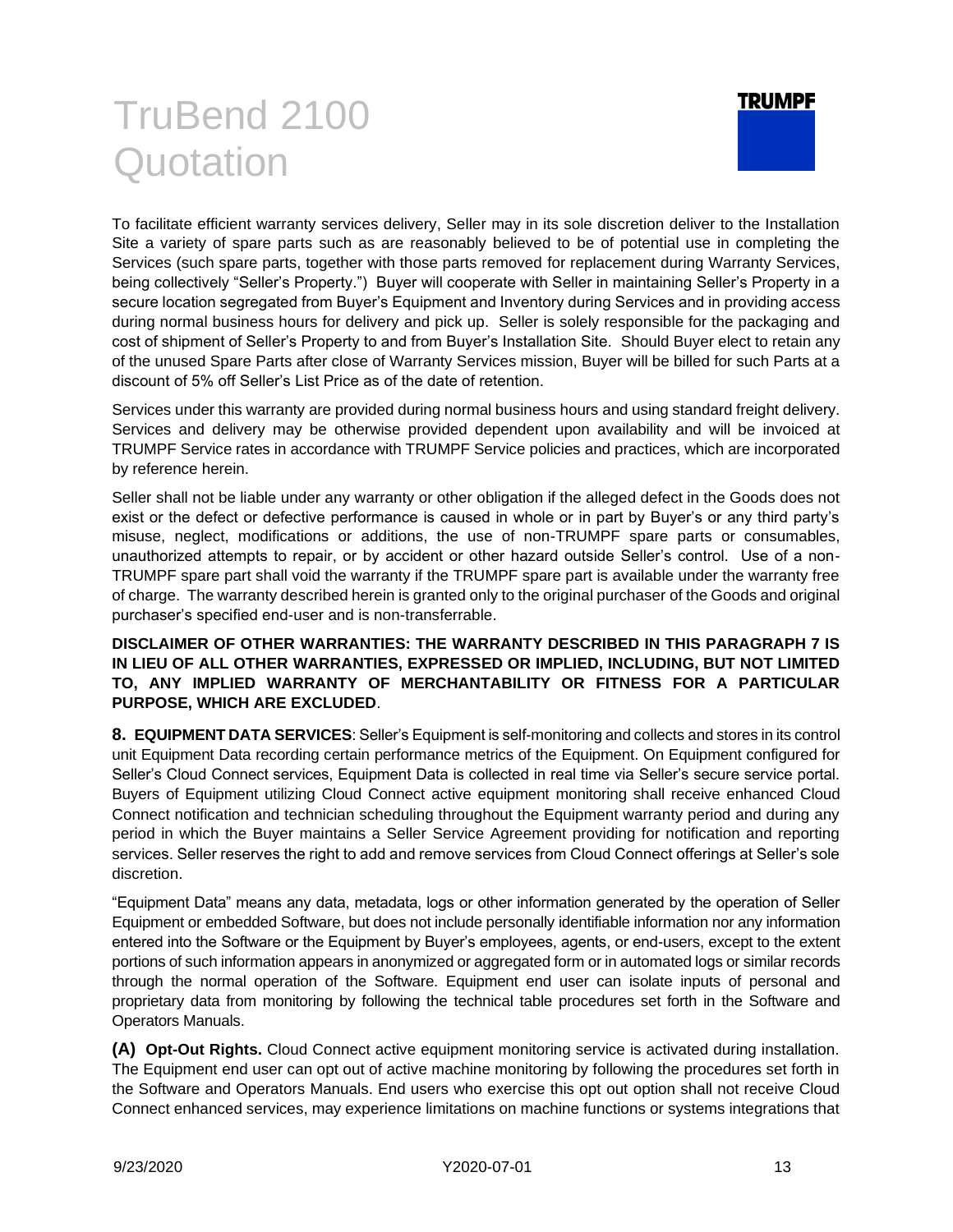

rely on information processed through Cloud Connect or automated data communications, or may be subject to surcharges increasing costs for contracted services.

**(B) Data Security.** Seller shall use the same care in protecting the integrity and security of Equipment Data as it uses to preserve the integrity and security of Seller's other proprietary information, but in no event less than reasonable care. Seller uses Equipment Data for delivery of Goods and Services under warranty and service agreements, and anonymized data points derived from Equipment Data in product research and development.

**(C) Ownership of Equipment Data.** Seller owns all rights, titles and interest in Equipment Data, and all data derived therefrom and reserves to itself all lawful uses thereof. Seller hereby grants Buyer a perpetual, non-exclusive, royalty-free license to use, reproduce and store the Equipment Data solely for the purpose of, and to the extent required in, operating the Goods, transferable only in conjunction with and as part of the transfer of ownership of the Goods to a new end user.

**(D) CLOUD CONNECT SERVICES AS IS WARRANTY.** SELLER'S CLOUD CONNECT SERVICES ARE PROVIDED 'AS IS' WITH NO REPRESENTATION OR WARRANTY OF ANY KIND, EXPRESS OR IMPLIED, INCLUDING WITHOUT LIMITATION 1) ANY WARRANTY CONCERNING THE AVAILABILITY, ACCURACY OR CONTENT OF THE INFORMATION, OR 2) ANY IMPLIED WARRANTY OF MERCHANTABILITY OR FITNESS FOR A PARTICLUAR PURPOSE.

#### **9. WORKPLACE SAFETY, INDEMNIFICATIONS**.

**(A) Product Liability**: With respect to all Goods or materials provided under this Agreement that are Seller's standard product or made to Seller's design or specifications, Seller shall, subject to the limitations of liability governing this Agreement, defend and indemnify Buyer against all third party claims and liability required to be paid by Buyer to the extent arising out of defective materials, workmanship or design by Seller.

**(B) Infringement/Malware:** Seller shall engage in commercially reasonable efforts to monitor the Goods supplied hereunder for infringement of third party intellectual property and the presence of viruses or other malicious code. TRUMPF represents that (i) the Goods are not known to infringe, violate or misappropriate any intellectual property right(s) of third parties; (ii) that TRUMPF has all of the rights, permits, licenses and authority known to be necessary to perform its obligations hereunder; and (iii) the Goods, including any software and the media it is delivered on, have been scanned for and been found to be free from viruses and other malicious code. Seller shall, subject to the limitations of liability governing this Agreement, defend and indemnify Buyer against all third party claims and liability required to be paid by Buyer to the extent arising out of Seller's negligence or malfeasance in monitoring the Goods as provided herein or in making the foregoing representations.

**(C) Workplace Practices:** It is the responsibility of Buyer to know, understand and comply with the work and safety laws and regulations in effect and governing Buyer's use of the Goods provided hereunder. Buyer agrees that after installation of the Goods provided hereunder, the Goods and all persons other than Seller personnel operating or maintaining such Goods will be deemed under Buyer's exclusive control. To the extent governing law requires inspections, reviews, records keeping and/or after-purchase modifications to the Goods, it is the responsibility of the Buyer to arrange for and comply with such requirements and any associated costs are the sole responsibility of the Buyer. Subject to the limitation of liability governing this Agreement, Buyer shall indemnify Seller against all third-party claims and liability required to be paid by Seller to the extent arising out of (a) any modifications, including but not limited to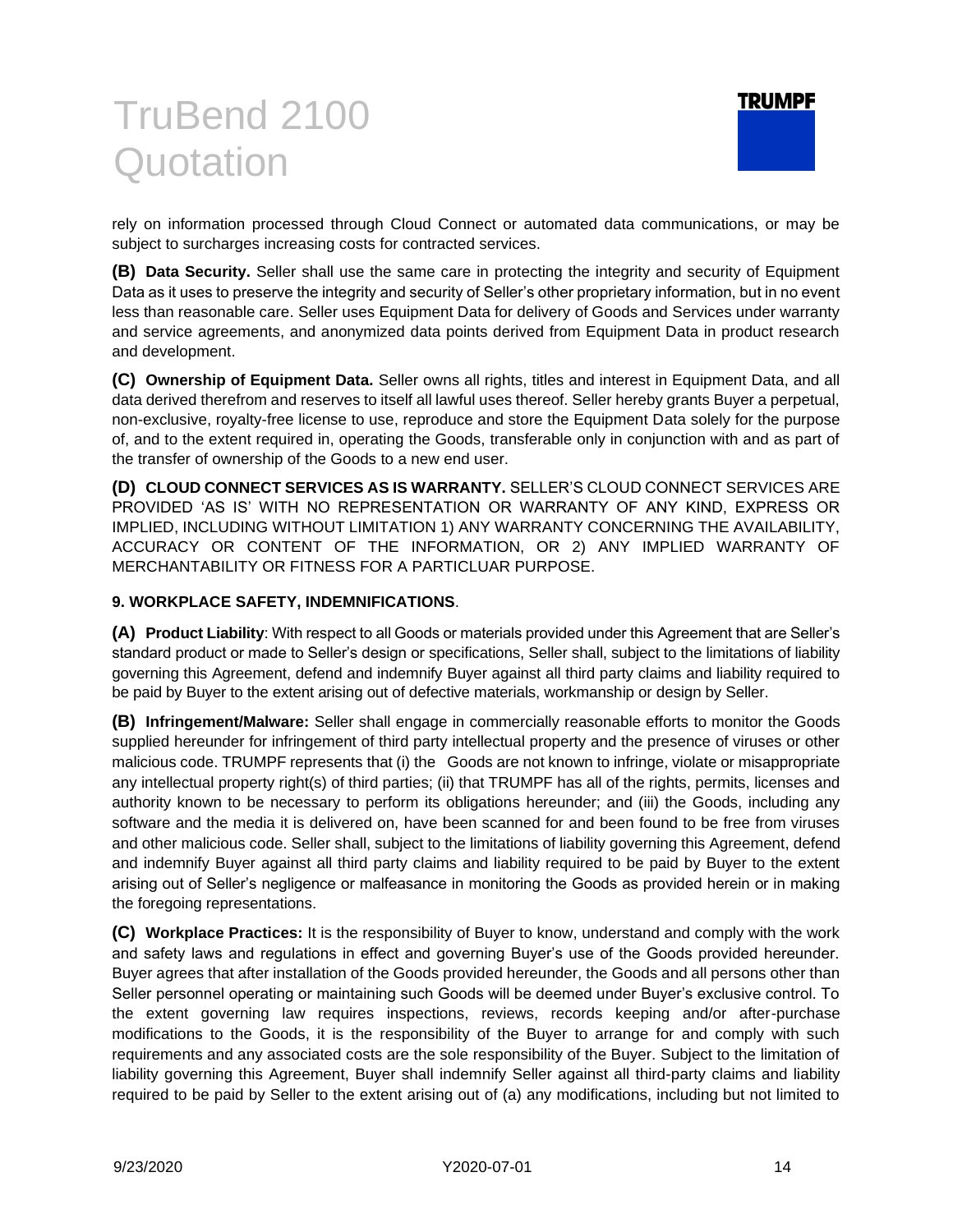

repairs, made in the Goods by or on behalf of Buyer by persons or parties other than Seller, and/or (b) the Buyer's negligent use of the Goods, including but not limited to use in production with any of the Product safety functions disabled, obstructed or circumvented.

**(D) Notice; Consent to Settlement:** It is a condition of indemnification or defense under this Section 9 that in the event that any third party asserts a claim or liability with respect to any matter for which a Party is entitled to indemnification hereunder, the indemnified Party gives prompt written notice to the indemnifying Party of such claim or liability. No settlement of an indemnified claim shall require an admission of liability or impose an affirmative obligation on a Party hereto, including an obligation to indemnify, without the written consent of the Party so affected. Consent shall not be unreasonably withheld.

**(E) Insurance:** Each Party shall maintain comprehensive liability insurance coverage in an amount not less than one million dollars per occurrence with coverage of the other Party as an additional insured. Upon request, a Party shall provide the other Party with a certificate of insurance evidencing this coverage.

**(F) Excluded Limitations**: The above indemnifications shall not be limited by the availability of insurance coverage to the indemnifying party, or by any protection afforded the indemnifying party under the Workers' Compensation Acts, Disability Acts or other employee benefits acts.

**10. LIMITATION OF LIABILITY. NEITHER PARTY'S LIABILITY ON ANY INDEMNIFICATION OR ANY CLAIM OF ANY KIND, UNDER ANY THEORY, AT LAW OR IN EQUITY, INCLUDING NEGLIGENCE OR STRICT LIABILITY, FOR ANY LOSS OR DAMAGE ARISING OUT OF, CONNECTED WITH, OR RESULTING FROM THE PERFORMANCE OR BREACH OF THE TERMS HEREOF, OR FROM THE DESIGN, MANUFACTURE, SALE, DELIVERY, RESALE, INSTALLATION, TECHNICAL DIRECTION OF INSTALLATION, INSPECTION, MODIFICATION, REPAIR, OPERATION OR USE OF ANY SERVICE, GOOD OR PART THEREOF SHALL IN ANY CASE EXCEED THE PRICE ALLOCABLE TO THE SERVICE, GOOD OR PART THEREOF WHICH GIVES RISE TO THE CLAIM. IN NO EVENT SHALL EITHER PARTY HAVE ANY LIABILITY FOR ANY INCIDENTAL, CONSEQUENTIAL OR EXEMPLARY DAMAGES ARISING OUT OF OR IN CONNECTION WITH A BREACH OF THE CONTRACT SALE OR ANY OTHER DUTY OF THAT PARTY WITH RESPECT TO THE GOODS OR SERVICES OR THIS AGREEMENT, INCLUDING, BUT NOT LIMITED TO, DAMAGES FOR LOST PROFITS, LOST SALES OR INJURY TO PERSONS OR PROPERTY EVEN IF THE PARTY HAS BEEN ADVISED OF THE POSSIBILITY OF SUCH LOSSES.**

**11. FORCE MAJEURE:** Except with respect to payment obligations under this Agreement, neither Party shall be liable for or will be considered to be in breach of or default under this contract on account of any delay or failure to perform as a result of any causes or conditions that are beyond the Party's reasonable control and that the Party is unable to overcome through the exercise of commercially reasonable diligence, including but not limited to pandemics, fire, explosion, flood, storm or other acts of God, disruptions in transportation networks, failures of carriers or utilities, war, embargo, strike, riot, or the intervention of any government authority. If any force majeure event occurs, the affected Party shall give prompt written notice to the other party and use commercially reasonable efforts to minimize the impact of the event.

**12. LIMITATION OF ACTIONS**: No action for breach of any term of this contract of sale or any other duty of Seller with respect to these Goods may be commenced more than one (1) year after Installation Completion.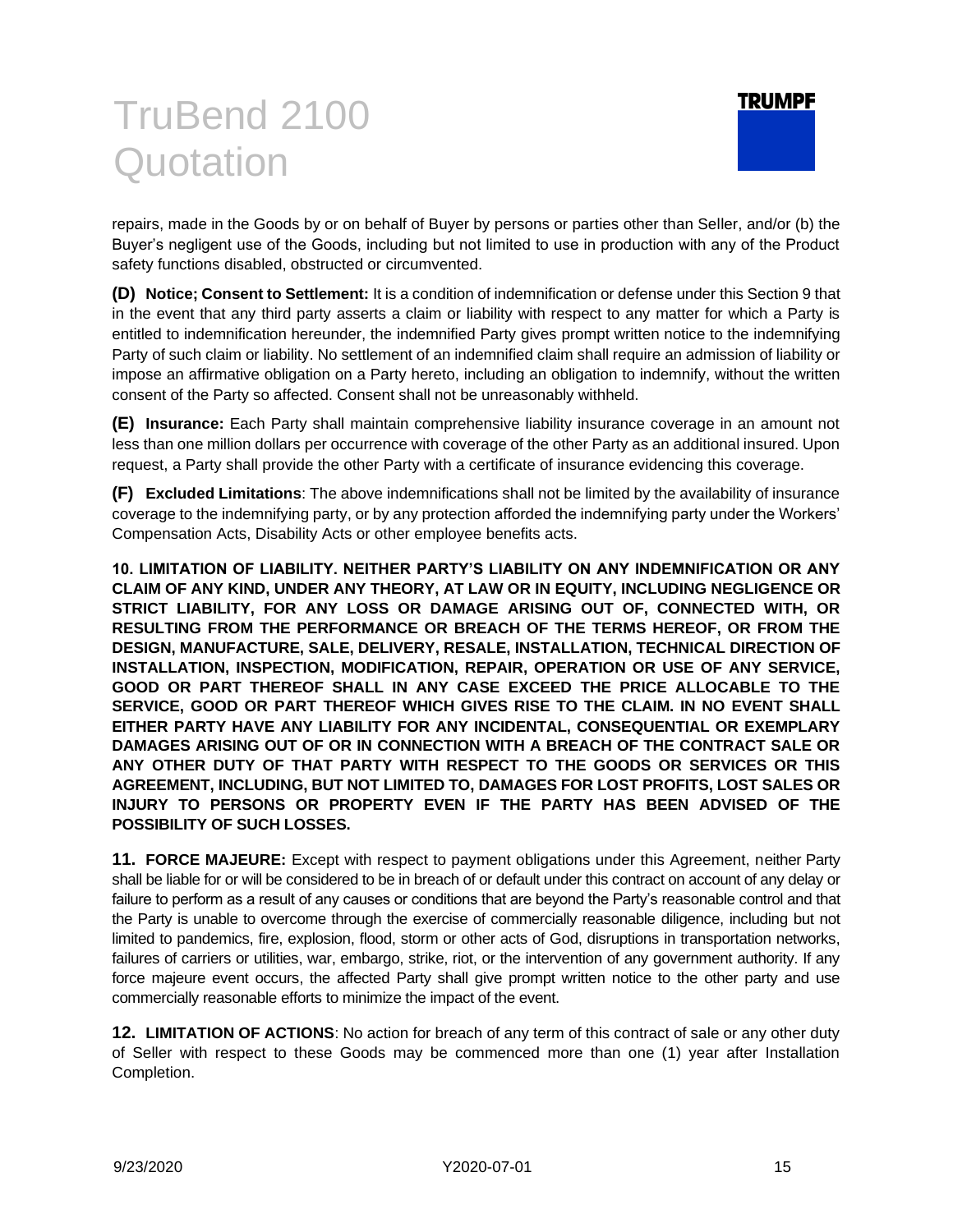

**13. CHANGES, CANCELLATION**: Any changes to the scope of the Goods and Services under this Agreement must be agreed in a writing executed by both Parties. Orders may not be canceled except by written notice received by Seller prior to shipment. A restocking charge of ten percent of the selling price will be applied for the cancellation of standard items. Charges for the cancellation of special items will be based on non-recoverable expenses accruing to the order sustained by Seller plus ten percent of the selling price. Either Party may cancel an existing order without penalty or decline future orders under the Agreement in the event of (a) a change of control of, or (b) a bankruptcy of the other Party.

**14. INTELLECTUAL PROPERTY RIGHTS.** The Goods sold hereunder are of Seller's proprietary design offered in configurations and only with such modification as is customarily available to all buyers in the marketplace without significantly altering the Good's function or processes. The Goods do not incorporate or embody Buyer's intellectual property, or any technology developed by Buyer or specifically for Buyer. Buyer acquires no greater interest in the Goods, or the intellectual property embodied in the Goods than those rights of use, maintenance and resale as customarily accompany the purchase of off-the-shelf tangible goods. All Seller intellectual property including but not limited to patents, trademarks, trade names, trade secrets, and all modifications and derivatives thereof, are and shall remain the sole and exclusive property of Seller.

**15. DESIGN CHANGES**: Acceptance of Purchase Order by Seller determines product version for delivery. The designs and specification of all Goods sold may be subject to subsequent change by Seller without notice and, in the event of any such changes, Seller will have no obligation whatsoever to make similar changes in Goods previously ordered.

**16. RESERVATION OF SECURITY INTEREST; RISK OF LOSS**: Seller hereby reserves, and Buyer hereby grants a security interest in the Goods (and the proceeds thereof) as security for the payment of the unpaid balance of the purchase price and Buyer's performance of its other obligations hereunder. Buyer will execute and deliver to Seller such Uniform Commercial Code financing statements as Seller shall request to perfect such security interest. The security interest hereunder shall terminate upon Buyers payment in full of the purchase price of Goods and Services, and the respective taxes.

The risk of loss passes to Buyer upon delivery of the Goods to the carrier. Insurance against loss or damage to the Goods during shipment is the responsibility of Buyer. Until the entire purchase price for the Goods is paid in full, Buyer will keep the Goods insured against loss or damage by fire and other risks and hazards included with so-called "extended coverage" insurance, in an amount at least equal to such purchase price. Losses under such insurance shall be made payable to Seller and any payments under such insurance shall be paid to Seller and applied to the unpaid balance of the purchase price. Upon request, Buyer will furnish Seller with copies of the policies of such insurance and each renewal thereof.

**17. NONPAYMENT OF PURCHASE PRICE: STORAGE AND COLLECTION COSTS**: If Buyer shall not pay the full purchase price within 30 days from the date of Installation Completion of the Goods; Buyer will pay Seller thereafter an additional one and one-half percent (1-1/2%) per month on the unpaid balance of the purchase price until paid in full. Such charge shall be added to and become an additional part of the purchase price for the Goods. Buyer also will pay all storage costs for the Goods after the scheduled delivery date as well as all costs of collection incurred by Seller in collecting the purchase price for the Goods and enforcing its security interest in the Goods, including, without limitation, reasonable attorneys' fees and expenses incurred by Seller.